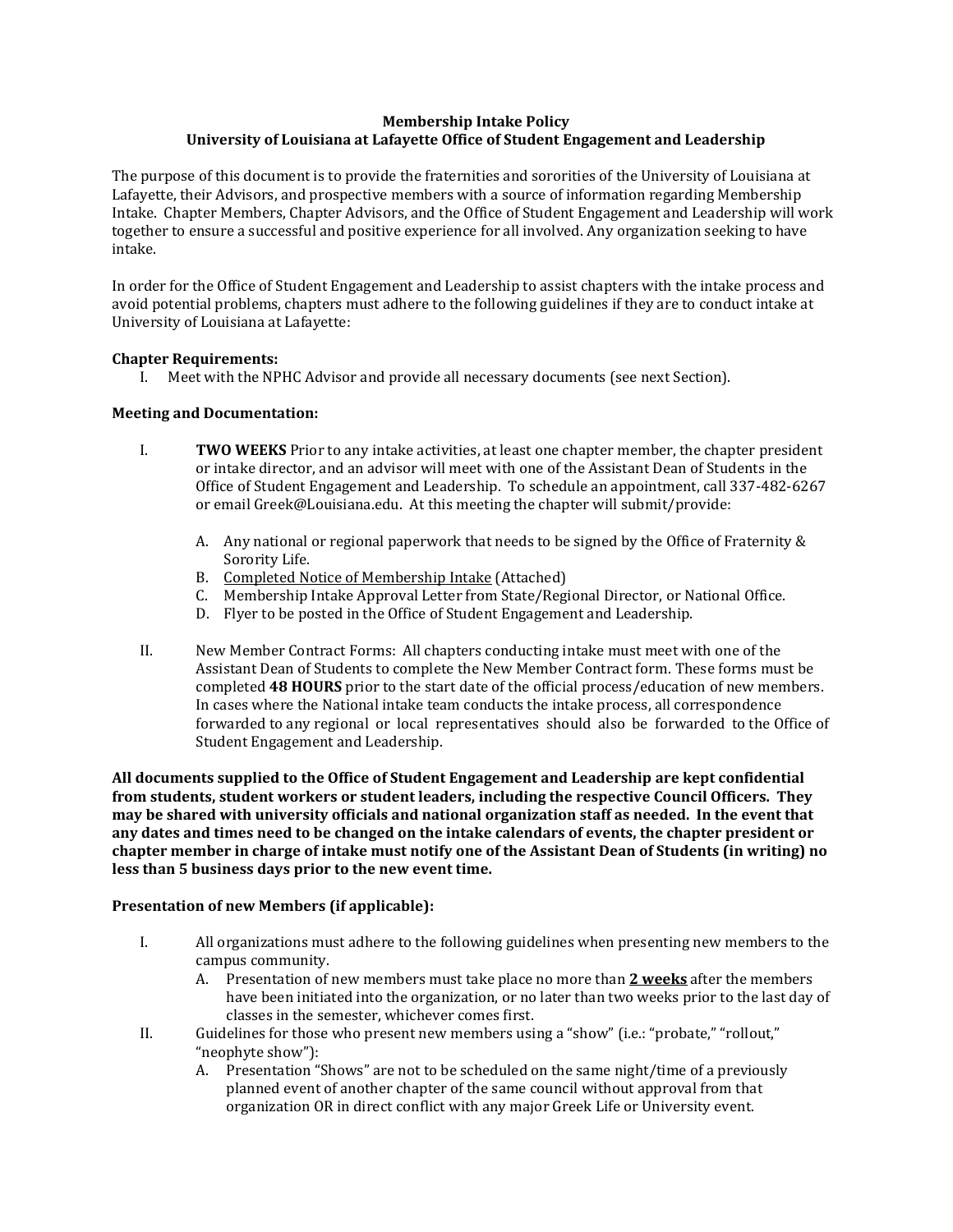- B. Presentation must be viewed by an Assistant Dean. Viewing by an Assistant Dean of Students must be scheduled 48 hours in advance. After viewing, no changes can be made unless approved by an Assistant Dean.
- C. No explicit language or revealing attire is to be used/worn by the new members or other "show" participants. Presentation shows must uphold the values of each fraternity/sorority as well as the National Pan-Hellenic Council.
- D. No alcoholic beverages will be permitted.
- E. No physical abuse will be tolerated. This includes but is not limited to: slapping, kicking, spitting, punching, pushing, poking, caning, etc. No paddles or bricks are permitted anywhere at or during the show (Canes, staffs, sticks, etc. may be used as a part of the performance but may not be used as an instrument to harm another individual.)
- F. Disruptions by other attending organizations will not be tolerated. This includes but is not limited to: walking through the presenters' show, talking over the presenting organization, etc.
- G. The duration of the presentation show should be no longer than 1 hour total. Shows must start within 10 minutes of scheduled time advertised. Following the show, members of the presenting organization must vacate the area within 30 minutes. (This will help with crowd disbursement.) The presenting organization will be responsible for ensuring the site used is left in its original state after use.
- H. A staff member from the Office of Student Engagement and Leadership MUST be in attendance at all new member presentations.
- I. The University of Louisiana at Lafayette Code of Conduct must be respected during the presentation. Failure to adhere to any of these policies may result in the loss of privileges during subsequent intake periods.